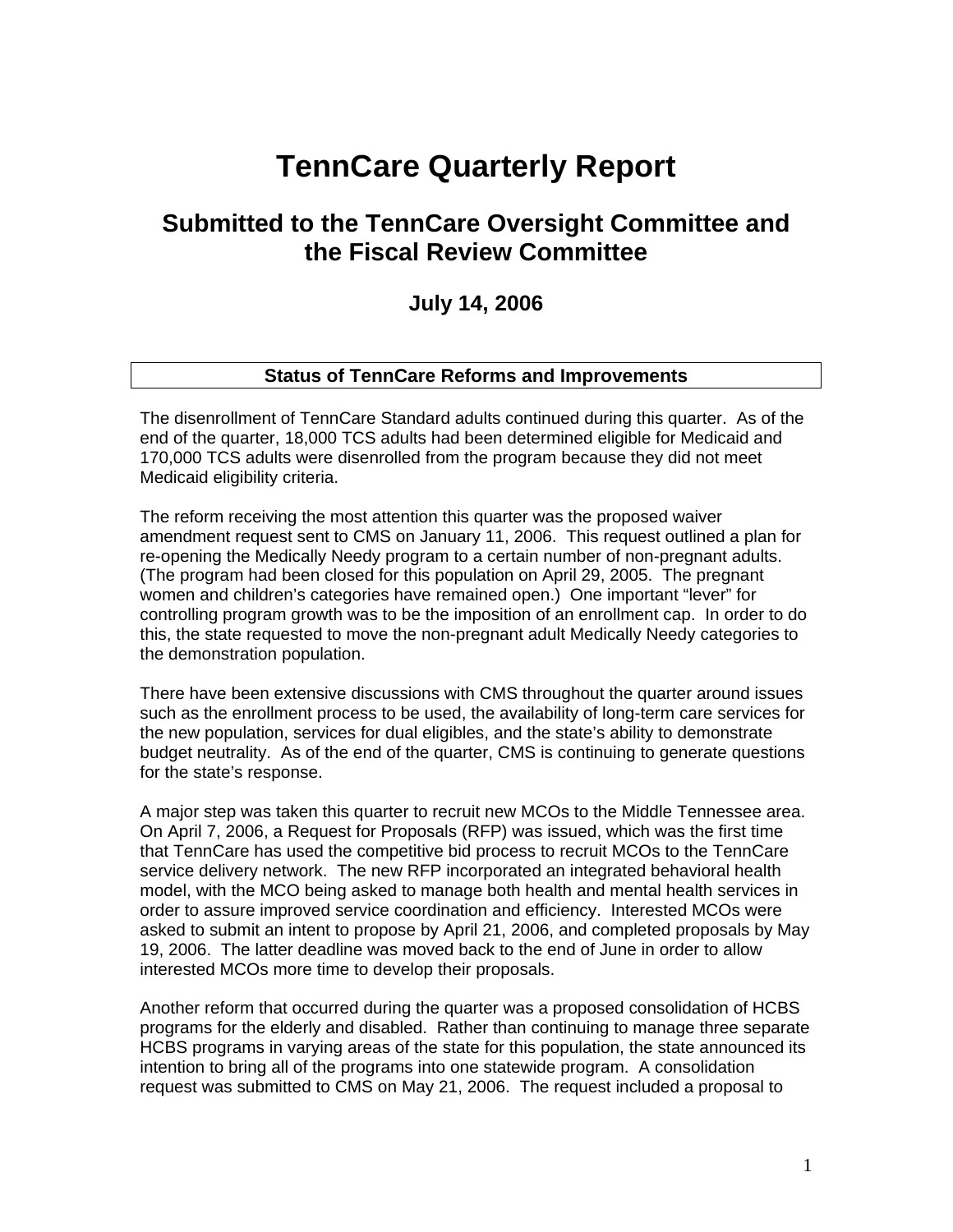increase the total number of slots from 2,871 to 3,700, as well as a doubling of the number of HCBS program services offered to enrollees.

Finally, TennCare released its first-ever Annual Report, which was a 40-page document intended to serve as a reference companion to the state's larger budget document and to include budget and program information for the most recent completed fiscal year. The Annual Report, which was made available in hard-copy form as well as on TennCare's website, chronicled TennCare's efforts to rein in program finances by implementing dozens of pharmacy utilization control measures, expanding drug purchasing power, launching five statewide disease management programs, and aggressively managing the program to return it to financial stability. Statistics on the TennCare population, county-by-county enrollment breakdowns, and funding source breakouts with actual expenditures and growth percentages were highlighted in the report for quick reference.

# **Essential Access Hospital Payments**

 The TennCare Bureau continued to make essential access hospital payments during this period. Essential access hospital payments are payments from a pool of \$100 million (\$35,292,500 in state dollars) appropriated by the General Assembly. During this quarter, the Bureau distributed the \$50 million supplemental pool payment that was also appropriated by the General Assembly.

The methodology for distributing these funds specifically considers each hospital's relative contribution to providing services to TennCare members, while also acknowledging differences in payer mix and hospitals' relative ability to make up TennCare losses. Data from the Hospital Joint Annual Report is used to determine hospitals' eligibility for these payments. Eligibility is determined each quarter based on each hospital's participation in TennCare. In order to receive a payment for the quarter, a hospital must be a contracted provider with TennCare Select and at least one other managed care organization, and it must have contracted with TennCare Select for the entire quarter that the payment represents. Excluded from the essential access hospital payments are critical access hospitals, which receive cost-based reimbursement from the TennCare program and therefore do not have unreimbursed TennCare costs, and the five state mental health institutes.

Essential access hospital payments for State Fiscal Year 06 are shown in the following table.

| <b>Hospital Name</b>                 | <b>County Name</b>       | FY 2006 YTD Payout<br>+ *\$50 Million<br><b>Supplemental Pymt</b> |
|--------------------------------------|--------------------------|-------------------------------------------------------------------|
| <b>Safety Net Hospital</b>           |                          |                                                                   |
| <b>Erlanger Medical Center</b>       | <b>Hamilton County</b>   | \$7,721,559                                                       |
| Johnson City Medical Center Hospital | <b>Washington County</b> | \$3,516,629                                                       |
| Metro Nashville General Hospital     | Davidson County          | \$5,053,521                                                       |

# **FY 2006 Essential Access Hospital Payments (July 2005 – March 2006)**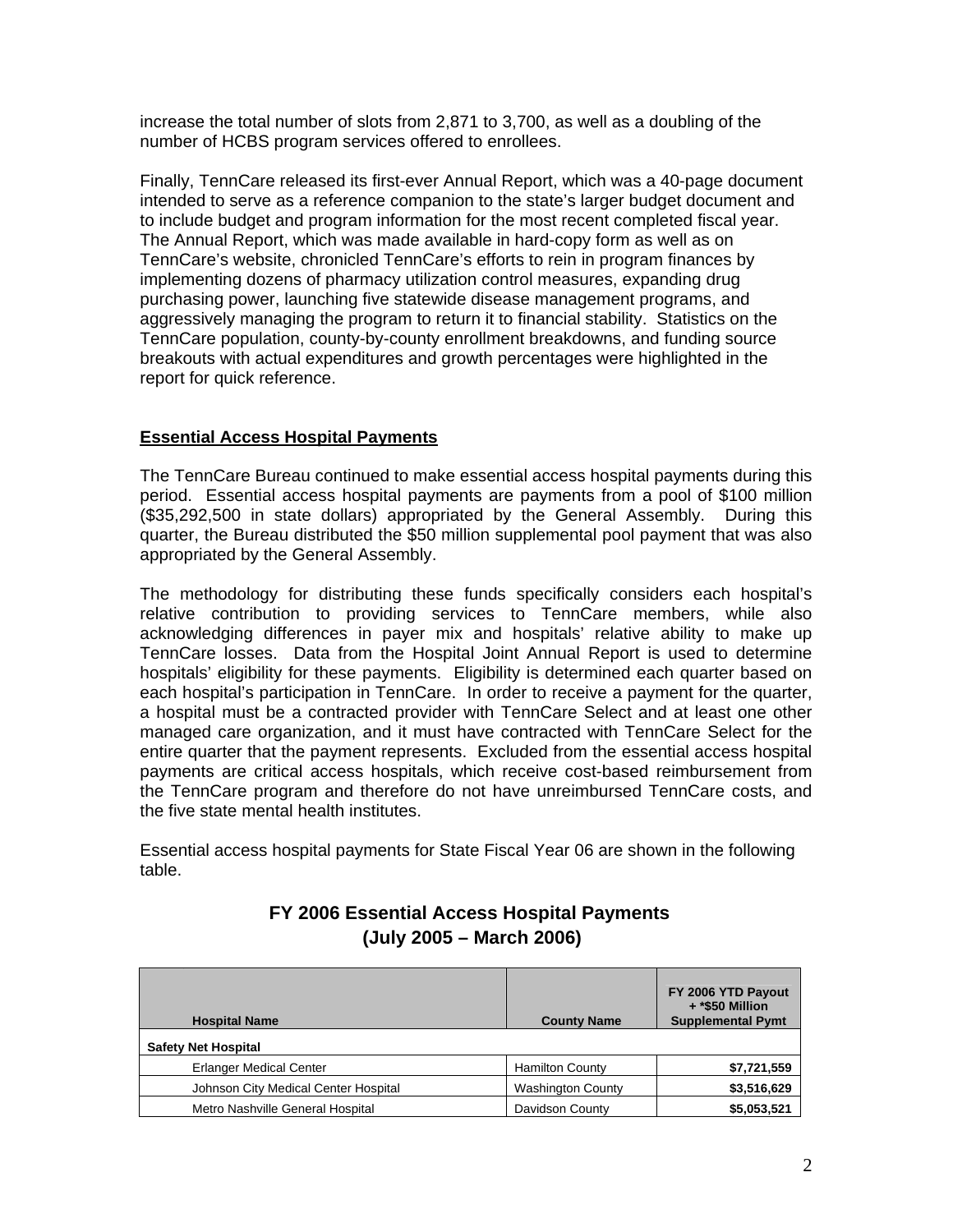| Regional Medical Center (The Med)           | <b>Shelby County</b>     | \$24,300,529 |
|---------------------------------------------|--------------------------|--------------|
| University of Tennessee Memorial Hospital   | <b>Knox County</b>       | \$8,290,094  |
| Vanderbilt University Hospital              | Davidson County          | \$13,617,668 |
| <b>Psychiatric Hospital</b>                 |                          |              |
| Community Behavioral Health                 | <b>Shelby County</b>     | \$413,808    |
| Indian Path Pavilion                        | <b>Sullivan County</b>   | \$215,585    |
| Pathways Of Tennessee                       | <b>Madison County</b>    | \$482,365    |
| Peninsula Psychiatric Center                | <b>Blount County</b>     | \$662,335    |
| Ridgeview Psychiatric Hospital and Center   | <b>Anderson County</b>   | \$256,131    |
| Woodridge Psychiatric Hospital              | <b>Washington County</b> | \$469,774    |
| <b>Children's Hospital</b>                  |                          |              |
| East Tennessee Childrens Hospital           | Knox County              | \$2,046,855  |
| Methodist Healthcare Lebonheur              | <b>Shelby County</b>     | \$4,203,145  |
| <b>Other Hospitals</b>                      |                          |              |
| Athens Regional Medical Center              | <b>McMinn County</b>     | \$287,624    |
| <b>Baptist Dekalb Hospital</b>              | DeKalb County            | \$133,333    |
| <b>Baptist Hospital of Cocke County</b>     | Cocke County             | \$595,225    |
| Baptist Memorial Hospital Huntingdon        | <b>Carroll County</b>    | \$166,347    |
| Baptist Memorial Hospital Lauderdale        | Lauderdale County        | \$37,727     |
| <b>Baptist Memorial Hospital Union City</b> | <b>Obion County</b>      | \$540,148    |
| <b>Bedford County Medical Center</b>        | <b>Bedford County</b>    | \$405,008    |
| <b>Bolivar General Hospital</b>             | Hardeman County          | \$122,847    |
| <b>Bradley Memorial Hospital</b>            | <b>Bradley County</b>    | \$469,453    |
| Camden General Hospital                     | Benton County            | \$124,591    |
| <b>Claiborne County Hospital</b>            | <b>Claiborne County</b>  | \$594,402    |
| <b>Cleveland Community Hospital</b>         | <b>Bradley County</b>    | \$685,268    |
| Cookeville Regional Medical Center          | Putnam County            | \$626,134    |
| Copper Basin Medical Center                 | Polk County              | \$26,664     |
| Crockett Hospital                           | Lawrence County          | \$294,782    |
| <b>Cumberland Medical Center</b>            | <b>Cumberland County</b> | \$666,666    |
| <b>Cumberland River Hospital</b>            | Clay County              | \$69,156     |
| Decatur County General Hospital             | Decatur County           | \$122,024    |
| Dyersburg Regional Medical Center           | <b>Dyer County</b>       | \$386,445    |
| Emerald Hodgson Hospital                    | <b>Franklin County</b>   | \$106,205    |
| <b>Gibson General Hospital</b>              | Gibson County            | \$121,334    |
| Hardin County General Hospital              | Hardin County            | \$469,661    |
| Harton Regional Medical Center              | <b>Coffee County</b>     | \$550,286    |
| Haywood Park Community Hospital             | <b>Haywood County</b>    | \$211,982    |
| Henderson County Community Hospital         | <b>Henderson County</b>  | \$130,525    |
| Henry County Medical Center                 | Henry County             | \$490,179    |
| Hillside Hospital                           | <b>Giles County</b>      | \$245,067    |
| Humboldt General Hospital                   | Gibson County            | \$282,845    |
| Jamestown Regional Medical Center           | <b>Fentress County</b>   | \$443,164    |
| Jefferson Memorial Hospital                 | Jefferson County         | \$371,558    |
| Jellico Community Hospital                  | <b>Campbell County</b>   | \$644,753    |
| Lakeway Regional Hospital                   | Hamblen County           | \$719,673    |
| Laughlin Memorial Hospital                  | <b>Greene County</b>     | \$499,183    |
| Lincoln Medical Center                      | <b>Lincoln County</b>    | \$241,120    |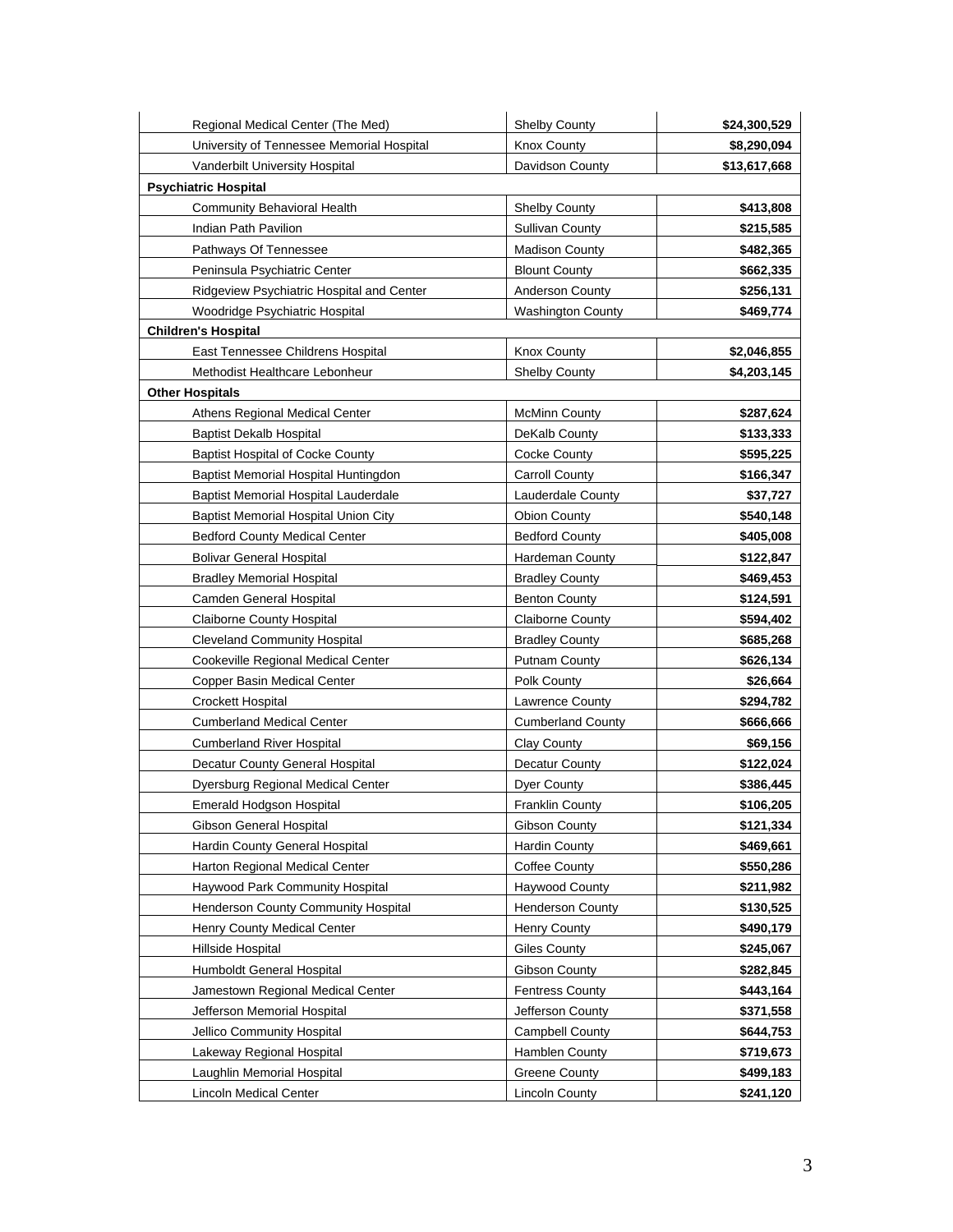| Livingston Regional Hospital                | Overton County           | \$235,457   |
|---------------------------------------------|--------------------------|-------------|
| Maury Regional Hospital                     | <b>Maury County</b>      | \$1,169,395 |
| McKenzie Regional Hospital                  | Carroll County           | \$191,043   |
| McNairy Regional Hospital                   | <b>McNairy County</b>    | \$160,238   |
| Milan General Hospital                      | Gibson County            | \$595,242   |
| Morristown Hamblen Healthcare System        | Hamblen County           | \$1,029,244 |
| River Park Hospital                         | <b>Warren County</b>     | \$406,042   |
| Roane Medical Center                        | Roane County             | \$358,404   |
| Scott County Hospital                       | <b>Scott County</b>      | \$358,453   |
| Smith County Memorial Hospital              | Smith County             | \$148,556   |
| Southern Tennessee Medical Center           | Franklin County          | \$329,730   |
| St. Marys Medical Center of Campbell County | <b>Campbell County</b>   | \$549,768   |
| <b>Stones River Hospital</b>                | <b>Cannon County</b>     | \$297,864   |
| Sweetwater Hospital Assoc                   | <b>Monroe County</b>     | \$752,875   |
| Takoma Adventist Hospital                   | <b>Greene County</b>     | \$310,148   |
| United Regional Medical Center              | <b>Coffee County</b>     | \$331,269   |
| <b>Volunteer Community Hospital</b>         | Weakley County           | \$148,424   |
| Wayne Medical Center                        | <b>Wayne County</b>      | \$175,535   |
| White County Community Hospital             | <b>White County</b>      | \$214,312   |
| <b>Woods Memorial Hospital</b>              | <b>McMinn County</b>     | \$262,989   |
| <b>Baptist Memorial Hospital Tipton</b>     | <b>Tipton County</b>     | \$476,351   |
| <b>Blount Memorial Hospital</b>             | <b>Blount County</b>     | \$667,924   |
| <b>Centennial Medical Center</b>            | Davidson County          | \$1,741,382 |
| Delta Medical Center                        | <b>Shelby County</b>     | \$692,827   |
| East Ridge Hospital                         | Hamilton County          | \$801,877   |
| Fort Sanders Loudon Medical Center          | Loudon County            | \$241,190   |
| Fort Sanders Parkwest Medical Center        | <b>Knox County</b>       | \$518,823   |
| Fort Sanders Regional Medical Center        | <b>Knox County</b>       | \$1,343,144 |
| Fort Sanders Sevier Medical Center          | <b>Sevier County</b>     | \$819,398   |
| <b>Gateway Medical Center</b>               | <b>Montgomery County</b> | \$712,562   |
| <b>Grandview Medical Center</b>             | <b>Marion County</b>     | \$297,361   |
| Hendersonville Medical Center               | <b>Sumner County</b>     | \$298,532   |
| <b>Horizon Medical Center</b>               | Dickson County           | \$362,662   |
| Indian Path Medical Center                  | Sullivan County          | \$720,446   |
| Jackson Madison County General Hospital     | <b>Madison County</b>    | \$2,327,158 |
| Methodist Healthcare Fayette                | <b>Fayette County</b>    | \$216,577   |
| Methodist Healthcare North                  | <b>Shelby County</b>     | \$537,496   |
| Methodist Healthcare South                  | <b>Shelby County</b>     | \$659,727   |
| Methodist Medical Center of Oak Ridge       | <b>Anderson County</b>   | \$961,777   |
| Methodist University Healthcare             | Shelby County            | \$2,500,607 |
| Middle Tennessee Medical Center             | <b>Rutherford County</b> | \$1,062,110 |
| North Side Hospital                         | <b>Washington County</b> | \$327,098   |
| Northcrest Medical Center                   | <b>Robertson County</b>  | \$773,848   |
| Regional Hospital of Jackson                | <b>Madison County</b>    | \$676,823   |
| Saint Francis Hospital                      | <b>Shelby County</b>     | \$1,985,797 |
| Saint Mary's Health System                  | <b>Knox County</b>       | \$938,406   |
| <b>Skyline Medical Center</b>               | Davidson County          | \$850,246   |
| Southern Hills Medical Center               | Davidson County          | \$766,474   |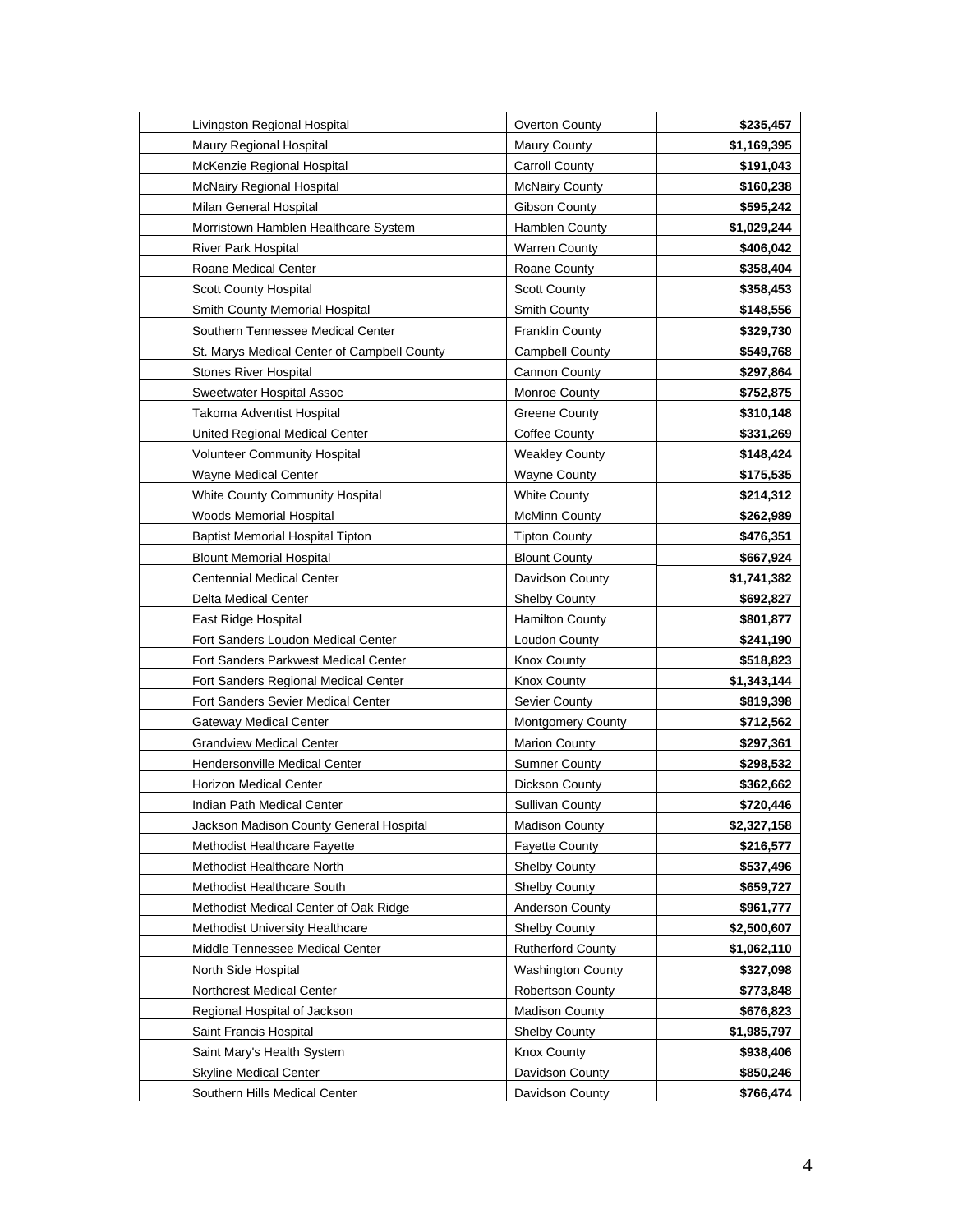| Summit Medical Center                            | Davidson County          | \$669,073   |
|--------------------------------------------------|--------------------------|-------------|
| Sumner Regional Medical Center                   | <b>Sumner County</b>     | \$666,052   |
| Sycamore Shoals Hospital                         | Carter County            | \$477,196   |
| Tennessee Christian Medical Center               | Davidson County          | \$1,681,009 |
| Tennessee Christian Medical Center Portland      | <b>Sumner County</b>     | \$97,821    |
| Unicoi County Memorial Hospital                  | Unicoi County            | \$119,096   |
| University Medical Center                        | <b>Wilson County</b>     | \$1,105,751 |
| Wellmont Bristol Regional Medical Center         | <b>Sullivan County</b>   | \$1,252,834 |
| <b>Wellmont Hawkins County Memorial Hospital</b> | <b>Hawkins County</b>    | \$377,905   |
| Wellmont Holston Valley Medical Center           | Sullivan County          | \$1,311,328 |
| Johnson City Specialty Hospital                  | <b>Washington County</b> | \$67,322    |
| Women's East Pavilion                            | <b>Hamilton County</b>   | \$57,732    |
| Vanderbilt Stallworth Rehabilitation Hospital    | Davidson County          | \$294,500   |
| Saint Jude Childrens Research                    | <b>Shelby County</b>     | \$1,030,456 |
| <b>Stonecrest Medical Center</b>                 | <b>Rutherford County</b> | \$356,934   |

**TOTAL \$125,000,000** 

\* The \$50 million supplemental pool payment, appropriated by the General Assembly, was distributed in April 2006.

## **Renewal Status**

The renewal process has been "on hold" for this quarter in order to focus on the disenrollment process.

# **Status of Filling Top Leadership Positions in the Bureau**

**Robert Hagan** was appointed June 1, 2006, as a Managed Care Program Director. Mr. Hagan, who will direct the Hearing Unit of Medical Appeals, received his Juris Doctorate from Tulane University. He will be responsible for overseeing legal staff who prepare cases and represent the State in administrative hearings regarding medical appeals, and he will oversee the Single State Agency review process pursuant to the Revised Grier Consent Decree. Mr. Hagan will serve as Compliance Officer and Litigation Team Liaison, lead advisory attorney regarding regulatory and legal obligations, and will further focus on TennCare reform compliance issues.

**Michael Cole** was appointed June 1, 2006, as a TennCare Project Director. Mr. Cole will be responsible for directing projects related to new and existing long term care initiatives, conducting research and providing input to the TennCare Director and Long Term Care Director . Mr. Cole, a CPA, will further provide oversight of audit initiatives related to payments made through the TennCare Information System. In addition, Mr. Cole will direct the TennCare Legislative Unit.

**Margaret Wallace Walker** was appointed April 16, 2006, as a TennCare Project Director. Ms. Walker possesses more than eighteen years experience in state government as a Legislative Auditor and Accounting Manager, having obtained a B.S. Degree in Accounting, a CPA, and a CGFM. Ms. Walker will work with TennCare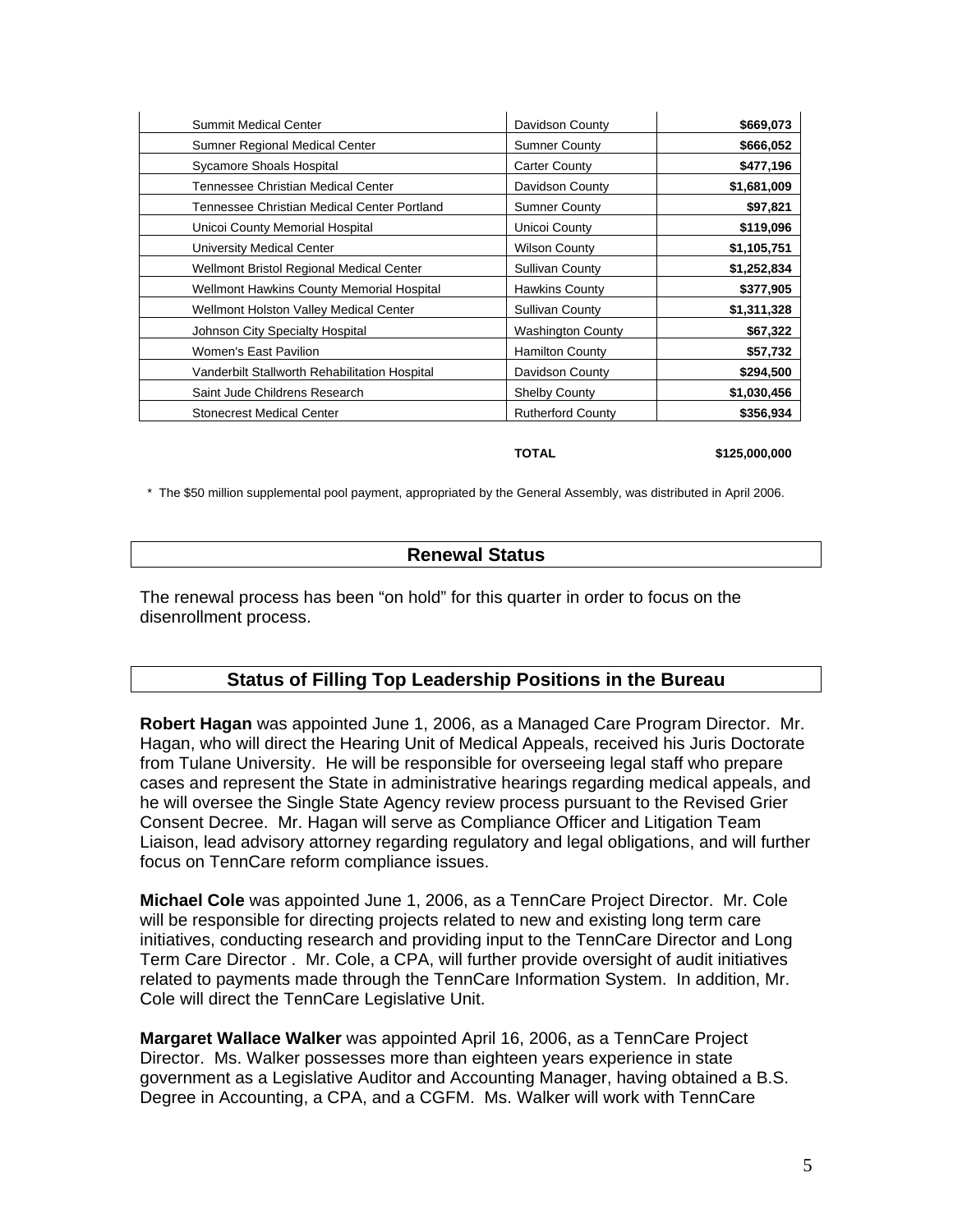fiscal/budget operations and associated information system operations to ensure production of accurate accounting data and timely disbursement of funds. She will be responsible for coordinating TennCare's year-end closing process, and will be directly involved in analysis of current operations, accounting practices, funds management and reconciliation, MCO payment processing, and forecasting of future trends.

# **Number of Recipients on TennCare and Costs to the State**

As of the end of the quarter, there were 1,183,721 enrollees on TennCare: 1,144,910 Medicaid eligibles and 38,811 Uninsureds and Uninsurables (Medically Eligibles).

During the second quarter of calendar 2006 (March through June), TennCare spent \$582,802,700 for managed care organization (MCO) services, \$104,103,100 for behavioral health organization (BHO) services, \$41,005,700 for dental benefit manager (DBM) services, and \$171,744,900 for pharmacy benefits manager (PBM) services. The state's Medicare clawback payment was \$52,658,500. (The "clawback" refers to the payment required under the Medicare program's new Part D pharmacy program. Pharmacy benefits for Medicaid/Medicare dual eligibles, which had formerly been provided by TennCare, were shifted to the Medicare program on January 1, 2006. The "clawback" payment is intended to be roughly the amount of state funds that the state Medicaid program would have paid if it had continued to pay for outpatient prescription drugs for persons dually eligible for Medicare and Medicaid.)

# **Viability of MCOs in the TennCare Program**

## **Claims Payment Analysis**

The prompt pay requirements of T.C.A. § 56-32-226(b) mandate that each health maintenance organization and behavioral health organization ensure that 90% of clean claims for payment for services delivered to a TennCare enrollee are paid within 30 calendar days of the receipt of such claims and 99.5% of all provider claims are processed within 60 calendar days of receipt. TennCare's contract with its Dental Benefit Manager requires that the DBM also process claims in accordance with this statutory standard.

TennCare's contract with its Pharmacy Benefits Manager requires that the PBM must pay 95% of all clean claims within 20 calendar days of receipt and the remaining 5% of clean claims within the following 10 calendar days.

TDCI requested data files of all TennCare processed claims from TennCare MCOs, BHOs, the DBM and the PBM for the months of February, March and April 2006. TDCI also requested data files of pended TennCare claims and a paid claims triangle from February 1, 2005 through April 30, 2006.

Except for Preferred Health Partnership of Tennessee ("PHP"), all MCOs, BHOs, the DBM and the PBM were in compliance with the prompt pay requirements for February, March and April 2006. PHP was out of compliance for March and April 2006. As a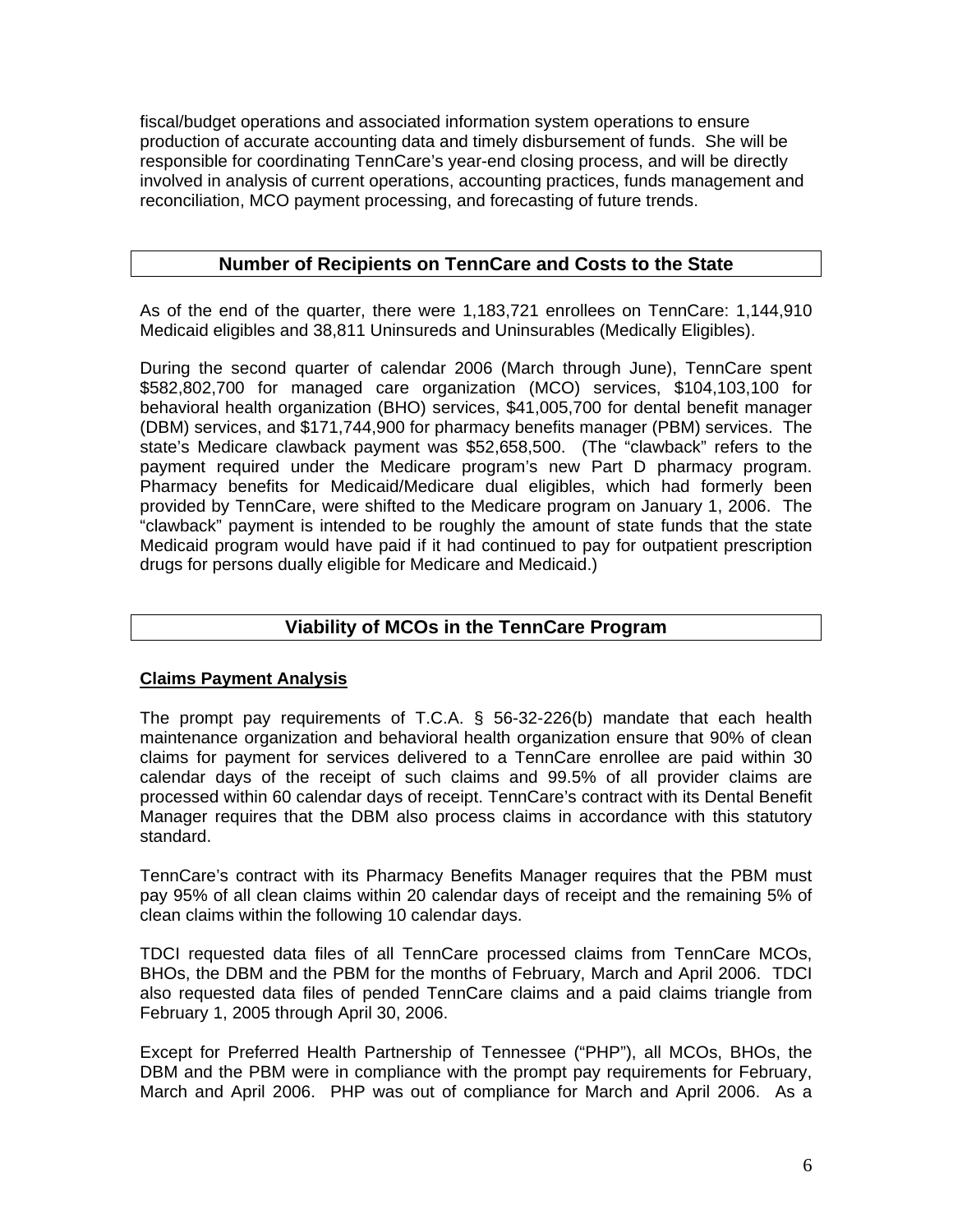result, PHP is required to submit claims data files monthly until PHP processes claims timely for three consecutive months.

As previously reported, the PBM, First Health, had submitted deficient claims data files which prevented TDCI from verifying prompt pay compliance for claims processed during November and December 2005 and January 2006. Since the last report, First Health has submitted corrected data files and TDCI confirmed First Health did process claims timely during November and December 2005 and January 2006.

## **Net Worth Requirement**

As of March 31, 2006, TennCare MCOs/BHOs reported net worth as indicated in the table below. TDCI has not adjusted the net worth reported on the NAIC annual statements. TDCI's calculations for the net worth requirement reflect payments made for the calendar year ending December 31, 2005, including payments made under the "stabilization plan."

|                                     | <b>Net Worth</b><br><b>Requirement Net Worth</b> | <b>Reported</b> | Excess/<br>(Deficiency) |
|-------------------------------------|--------------------------------------------------|-----------------|-------------------------|
| Uohn Deere Health Plan              | 16,589,552                                       | 127,904,874     | 111,315,322             |
| Memphis Managed Care                | 9,180,832                                        | 28,596,480      | 19,415,648              |
| <b>Preferred Health Partnership</b> | 7,247,122                                        | 34,556,051      | 27,308,929              |
| <b>UAHC Health Plan</b>             | 7,578,682                                        | 11,111,138      | 3,532,456               |
| Unison Health Plan                  | 3,079,859                                        | 5,086,217       | 2,006,358               |
| Volunteer (BlueCare & Select)       | 27,775,339                                       | 30,450,991      | 2,675,652               |
| Windsor Health Plan                 | 4,172,221                                        | 5,322,051       | 1,149,830               |
| <b>Premier Behavioral Systems</b>   | 7,104,270                                        | 13,869,925      | 6,765,655               |
| <b>Tennessee Behavioral Health</b>  | 7,005,125                                        | 21,360,560      | 14,355,435              |

## **FINANCIAL ISSUES**:

#### **Xantus Healthplan of Tennessee, Inc. (Xantus)**

On January 21, 2004, the Chancery Court of Davidson County entered an order to convert the rehabilitation of Xantus to liquidation. Amendment 4 to Xantus' Contractor Risk Agreement provided for the TennCare Bureau to continue funding claims with dates of service of April 1, 1999 through July 31, 2003 (the "run-out claims") and the reasonable and necessary administrative costs for processing these claims after July 31, 2003. During the period August 1, 2003 through June 30, 2006, Xantus paid \$34,683,436 for run-out claims.

Securing the remaining assets of Xantus and developing procedures for the distribution of assets is still in process.

#### **Tennessee Coordinated Care Network d/b/a Access MedPlus (TCCN)**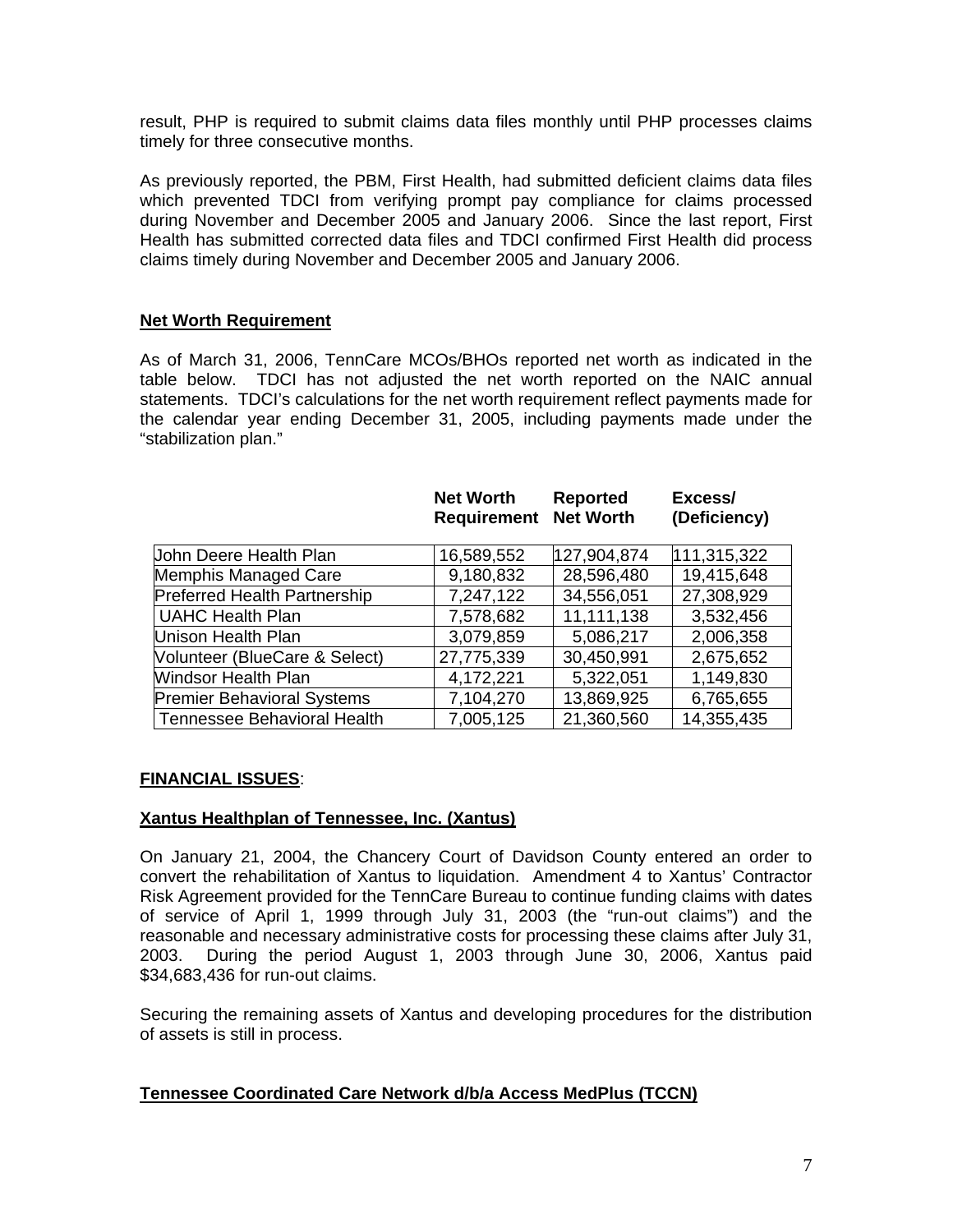On November 2, 2001, the Chancery Court of Davidson County entered a Liquidation Order for TCCN. When the TCCN liquidation estate receives the \$1,500,000 from a settlement agreement between the TCCN liquidation estate and the bankruptcy estate of TCCN's former management company, a petition for distribution of the remaining assets of TCCN will be filed with the Chancery Court for approval.

As of June 30, 2006, disbursements of \$39,568,193 have been made against a total debt of \$76,095,315, or 52 cents of every dollar owed to providers.

#### **Universal Care of Tennessee (Universal)**

TennCare terminated its Contractor Risk Agreement with Universal effective May 31, 2003. On July 2, 2003, the Chancery Court of Davidson County entered an order to place Universal in liquidation. Between June 1, 2003, and the liquidation order date of July 2, 2003, Universal continued to process and pay claims for dates of service April 12, 2002, through May 31, 2003, the period for which TennCare was financially responsible for funding Universal claims.

CMS approved a contract between TennCare and Universal Care of Tennessee in Liquidation for TennCare to pay the HMO in liquidation for processing Universal claims with dates of service on and after April 12, 2002. As of June 30, 2006, the Liquidation has processed and paid \$13,900,414 of claims with dates of service on and after April 12, 2002.

## **Success of Fraud Detection and Prevention**

The Office of Inspector General (OIG) was established 2 years ago (July 1, 2004). The mission of the OIG is: *To identify, investigate, and prosecute persons who commit fraud against TennCare.* The OIG staff receives case information from a variety of sources including local law enforcement, the Tennessee Bureau of Investigation (TBI), Health Related Boards (HRB), the Department of Human Services (DHS), other state agencies, health care providers, Managed Care Contractors (MCC), and the general public via the OIG web site, faxes, letters, and phone calls to the OIG hotline. The statistics for the fourth quarter of the 2005 - 2006 fiscal year are as follows:

*NOTE: Included are the fiscal year totals (FYT) and the grand totals--since the OIG was created (7/04 TD)* 

| <b>Summary of Enrollee Cases</b> |                                |        |              |  |
|----------------------------------|--------------------------------|--------|--------------|--|
|                                  | <b>FYT</b><br>Grand<br>Quarter |        |              |  |
|                                  |                                |        | <b>Total</b> |  |
| Cases received                   | 4.909                          | 29.527 | 56,687       |  |
| Cases closed*                    | 4.160                          | 31.397 | 58,321       |  |

*\*Cases are closed when there is inadequate information provided to investigate the complaint, the information has been researched and determined to be unfounded, the case was referred to another agency (as per appropriate jurisdiction), or prosecuted by the OIG and closed. This number also includes reports the OIG runs for the TennCare Bureau regarding potential fraud.*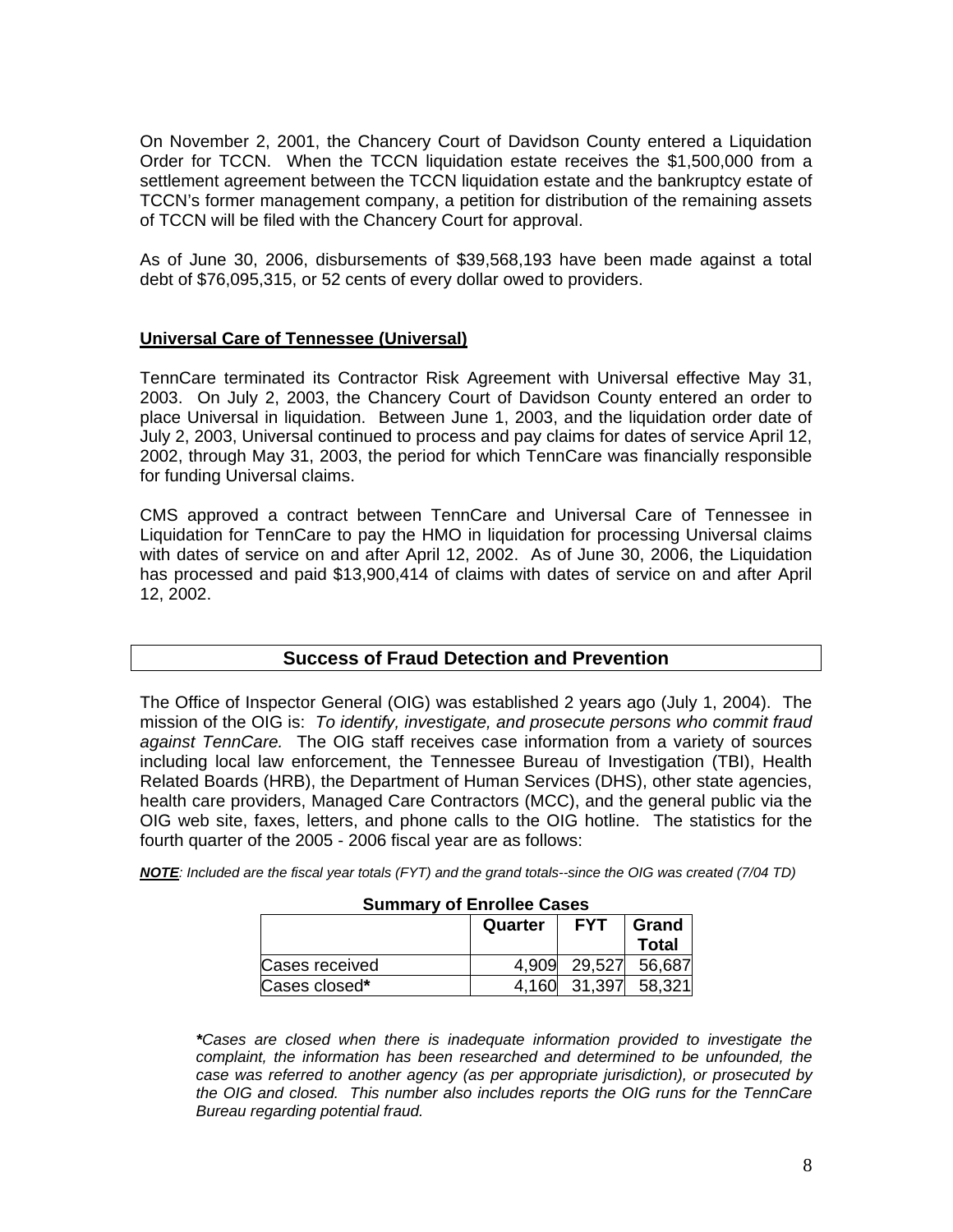|                                          | Quarter | <b>FYT</b> | Grand<br><b>Total</b> |
|------------------------------------------|---------|------------|-----------------------|
| Cases opened                             | 73      | 305        | 642                   |
| Cases closed                             | 66      | 272        | 609                   |
| Cases referred to TBI*                   |         |            | 58                    |
| Cases referred to<br>HRB <sub>s</sub> ** |         | 18         | 43                    |

## **Summary of Provider Cases**

*\*The OIG refers provider cases to the TBI Medicaid Fraud Unit (as per federal law) and assists with these investigations as requested. \*\*Health Related Boards* 

There is an aggressive push to pursue enrollees who have committed fraud against the TennCare program. The primary criminal case types are: drug cases (drug diverters, drug seekers, and forged prescriptions), reporting a false income, access to insurance, and living outside the State of Tennessee.

#### **Summary of Arrests & Convictions**

|              | Quarter | <b>FYT</b> | Grand<br>Total |
|--------------|---------|------------|----------------|
| Arrests      | s.      | 205        | 266            |
| Convictions  |         | 67         |                |
| Diversions * |         | つつ<br>دے   |                |

**Note:** *Special Agents were not in the field making arrests until February 2005. \*Judicial Diversion: A guilty plea or verdict subject to expungement following successful completion of probation. Tennessee Code Annotated § 40-35-313 \*Pre-trial Diversion: Prosecution was suspended and if probation is successfully completed, the charge will be dismissed. Tennessee Code Annotated § 40-15-105* 

## **Arrest Categories**

| Drug Diversion/Forged Prescription | 193 |
|------------------------------------|-----|
| Access to Insurance                | 35  |
| False Income                       | 10  |
| Ineligible Person Using Card       | 13  |
| Living Out of State                | 6   |
| Theft of Services                  | g   |
| <b>GRAND TOTAL</b>                 | 266 |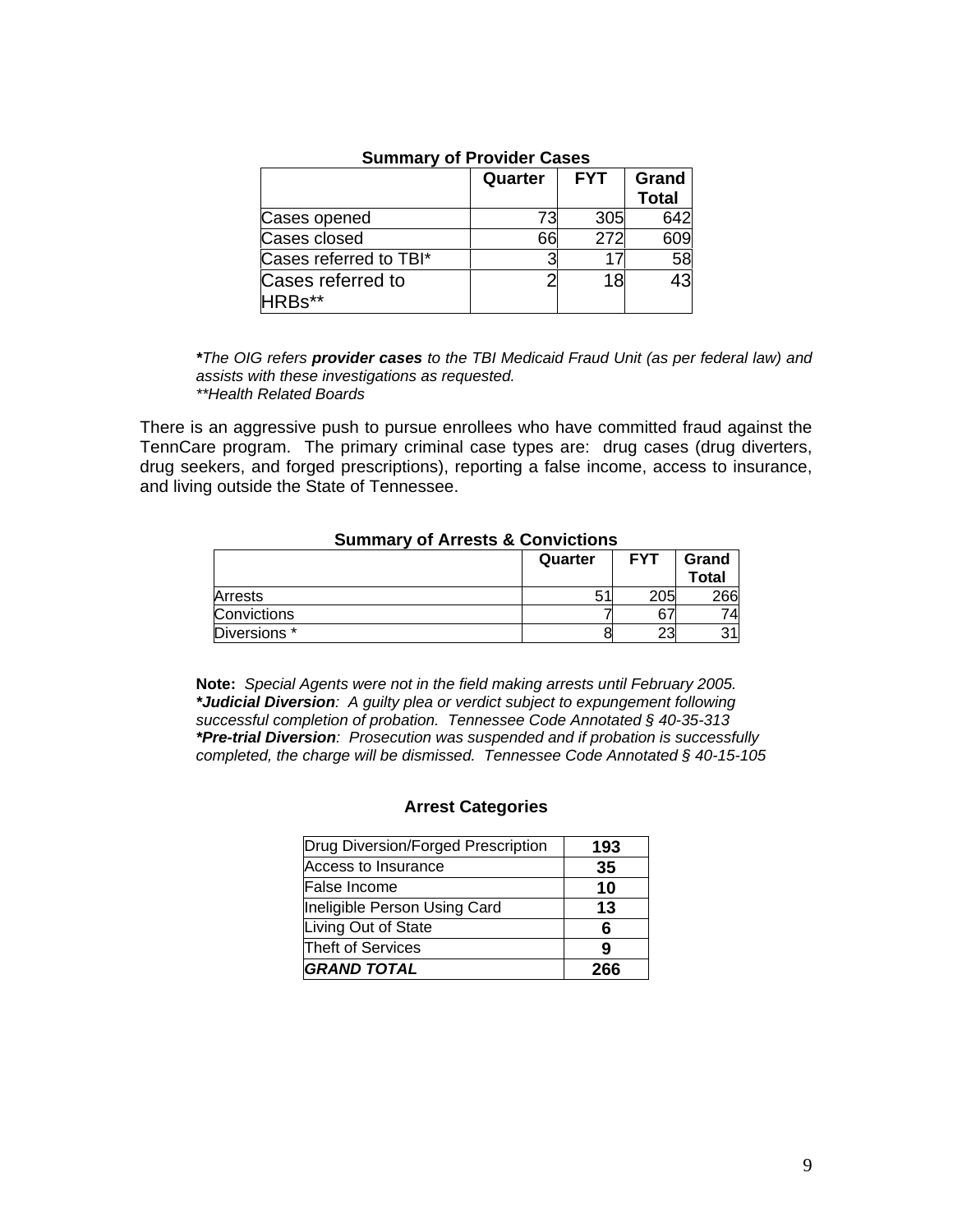| י טווווטעווט וועוט וועוט א די טאסוווט |              |                  |                    |
|---------------------------------------|--------------|------------------|--------------------|
|                                       | Quarter      | <b>FYT</b>       | <b>Grand Total</b> |
| <b>Pharmacy Lock-in (1)</b>           | 48           | 389              | 673                |
| Recoupment (2)                        | \$82,393.10  | \$283,209.<br>14 | \$592,225.23       |
| Recommended TennCare Terminations (3) | 157          | 2.539            | 10.460             |
| Potential Savings (4)                 | \$656,423.28 | \$10,615,660     | \$43,733,677       |

#### **TennCare Referrals & Recoupments**

**(1)** The total in the last column is from September 2004 through June 30, 2006. Pharmacy lock-in referrals are sent to the TennCare Bureau for consideration.

**(2)** The total in the last column reflects dollars collected by the OIG and sent to the TennCare Bureau from February 15, 2005, (when a Fiscal Manager and an attorney joined the OIG staff to facilitate and document this process) through June 30, 2006.

**(3)** Enrollee recommendations sent to the TennCare Bureau for consideration based on reports run from *file net* (i.e. Prisoner Report, State Wage Report, the Deceased Report, and the P ARIS Report). Reports are run upon availability on *file net*. The PARIS Report was not loaded by the TennCare Bureau this quarter so the OIG was unable to run these numbers.

**(4)** There were 157 enrollee terminations recommended for the fourth quarter. The TennCare Bureau uses \$4,181.04 as the average annual cost per enrollee (Medical & Pharmacy Services - FY 2005 expenditure projections).

|                       | Quarter | <b>FYT</b> | Grand        |
|-----------------------|---------|------------|--------------|
|                       |         |            | <b>Total</b> |
| <b>OIG Hot Line</b>   | 1,223   | 5,621      | 9.171        |
| <b>OIG Mail Tips</b>  | 79      | 626        | 2,395        |
| OIG Web Site          | 430     | 1,798      | 2,764        |
| <b>OIG Email Tips</b> | 84      | 705        | 1,589        |

#### **Investigative Sources**

The OIG staff provided presentations for the following organizations/contacts during this quarter:

- a Preston Taylor Ministries
- b Nashville Women's Breakfast Club
- c American Legion Post 5
- d Rotary Club Pulaski
- e Hendersonville Police Department
- f Knoxville Civitan Club
- g Media interviews 6
- h Meetings with local law enforcement officials 3 counties

The OIG staff continues to work with the state's contractor, Medstat, to develop the fraud and abuse detection software system. The OIG is working with this vendor to initiate proactive reports for identifying TennCare fraud. Targeted queries are generated on a routine basis. The goal behind these reports and queries is to assist with a successful OIG investigation and prosecution of individuals who have violated the law as it pertains to TennCare fraud.

The OIG Information Services Section was busy this quarter expanding and improving the current electronic case management system. Once completed, the OIG will have a faster and more efficient process of tracking all cases from beginning to prosecution/judgment. Testing and implementation of this new system should be completed by the first quarter of fiscal year 2006/2007.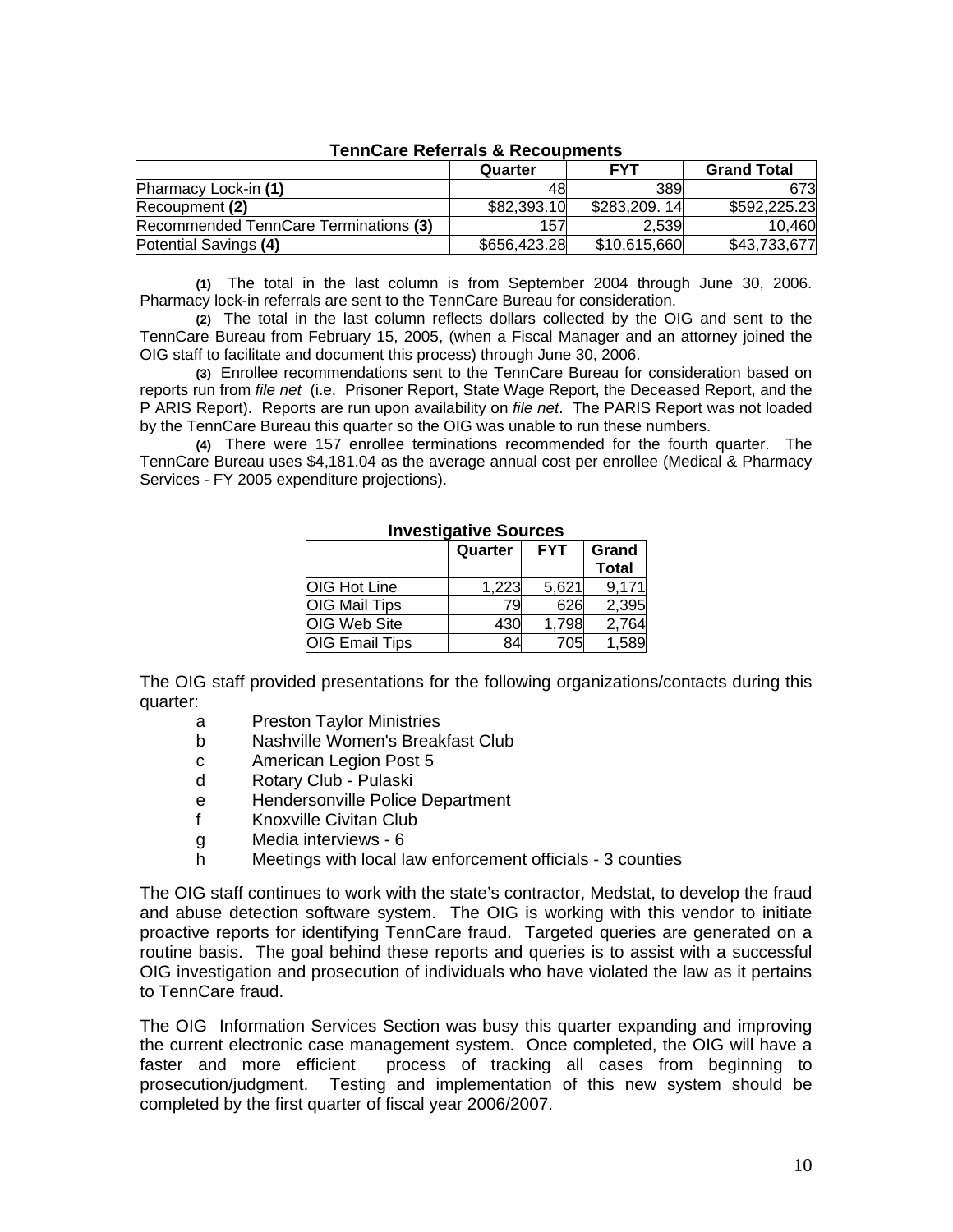Training was implemented for OIG personnel during the last two quarters of FY 2005 - 2006. The Special Agents will complete an annual In-Service training that will include POST required courses, new policies and procedures, all qualifications with approved weapons, a legal update, etc.

The Criminal and Civil Legal Divisions have assisted OIG staff members by providing legal advice on issues including how to meet the requirements of various statutes and drafting and reviewing documents that have legal implications. The Legal Divisions facilitate the case preparation process and work closely with various District Attorneys toward a successful prosecution of OIG cases. They review all legal matters of the OIG and advise on pending legislative issues.

The Inspector General and the Deputy Inspector General over Criminal Investigations have continued visits to counties where arrests have not occurred as of this report. In each jurisdiction visited, there is a courtesy call to the Sheriff and Chief of Police. The goal is to continue to solidify the collaboration between local law enforcement and the OIG. More visits are planned for the next quarter.

The OIG made application for law enforcement accreditation through the Commission on Accreditation for Law Enforcement Agencies (CALEA) and was accepted in the fall of 2005. Staff members have been busy assembling the files documenting the OIG's compliance with the CALEA standards. New policy and procedure manuals were issued to all personnel. A mock on-site inspection was held the last week of March 2006 in preparation for the official on-site in the summer. The formal on-site inspection is planned for next quarter: August 26 - 30, 2006.

A new OIG website was placed on line. The ability to run data reports from this site should be in place next quarter.

#### **Plans for next quarter**:

- a. Continue to exchange information with local, state, and federal government agencies.
- b. Continue to work with Medstat to improve reports that would assist with the data mining function of the OIG.
- c. Provide presentations and training for interested parties regarding TennCare fraud and the role of the OIG.
- d. Continue staff training and develop best practices.
- e. Track the newly created pay incentive program for tips that lead to a successful conviction for TennCare fraud. This program is a result of legislation from the 104th General Assembly and is a law.
- f. Prepare to investigate fraud and abuse of the newly created programs: CoverTn, Cover Kids, and Access Tennessee.